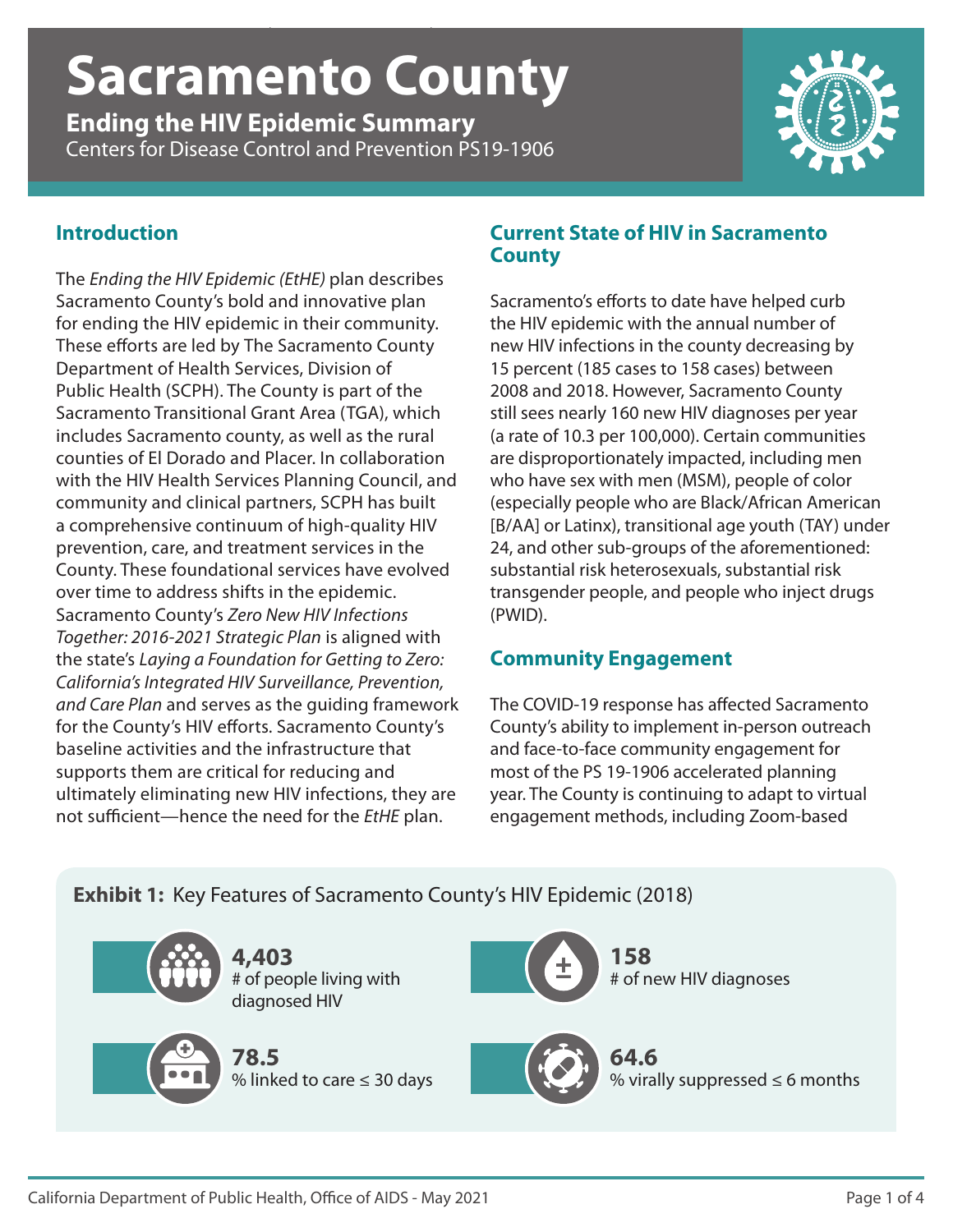#### **Exhibit 2:** Key Considerations for Ending the HIV Epidemic in Sacramento County, From Community Engagement Processes



**Social Determinants of Health**, including HIV provider cultural competency and PrEP-related stigma, impact access to services.



**Secure Housing** is key in supporting health and well-being for people living with HIV (PLWH); continued efforts to support people who are unhoused are needed.



**Mental Health Services** are critically needed, especially given COVID-19. However, availability and quality of services are insufficient.



**Substance Use**, particularly stimulant and opioid use, is on the rise, with substance use treatment as a major unmet need.

presentations and discussions, online surveys, virtual focus groups, and telephone key informant interviews which will be methods of ongoing community engagement while implementing the *EtHE* plan.

# **New Voices**

In addition to deepening the partnerships within our current provider and community networks, Sacramento County will continue to place a special emphasis on including critical voices in the implementation of the *EtHE* plan. The County used an intentional data-driven process to identify affected populations not currently being reached effectively so they can focus on engaging these new voices. Based on HIV surveillance data and the experience of key stakeholders (e.g., the Sexual Health Promotion Unit of SCPH, the HIV Health Services Planning Council, service providers) and an assessment of who is not currently participating in the HIV planning process, the County identified four priority populations as **critical voices** that need to be included:

• **Youth 29 years old and younger**, including transitional age youth;

- **B/AA and Latinx MSM**;
- **People who are unhoused**; and
- **PrEP eligible individuals**.

## **Situational Analysis**

Sacramento County is a sprawling, racially diverse urban and suburban community that accounts for more than 90 percent of the HIV cases in the TGA. The TGA urban and rural areas reflect national trends and present the challenges for service delivery that are associated with both types of communities. Specialized HIV services are centrally located in Sacramento County and are used by residents from the whole TGA. A major challenge to ending the HIV epidemic in Sacramento County, as voiced at community engagement meetings, is barriers to access. In addition to concerns regarding healthcare access, these audiences face various social determinants of health variables which certainly play a role in their health outcomes. **Exhibit 3** on page 3 depicts the steps Sacramento County will need to take to end the HIV epidemic. A full situational analysis, including gaps and assets, can be found in the *EtHE* plan.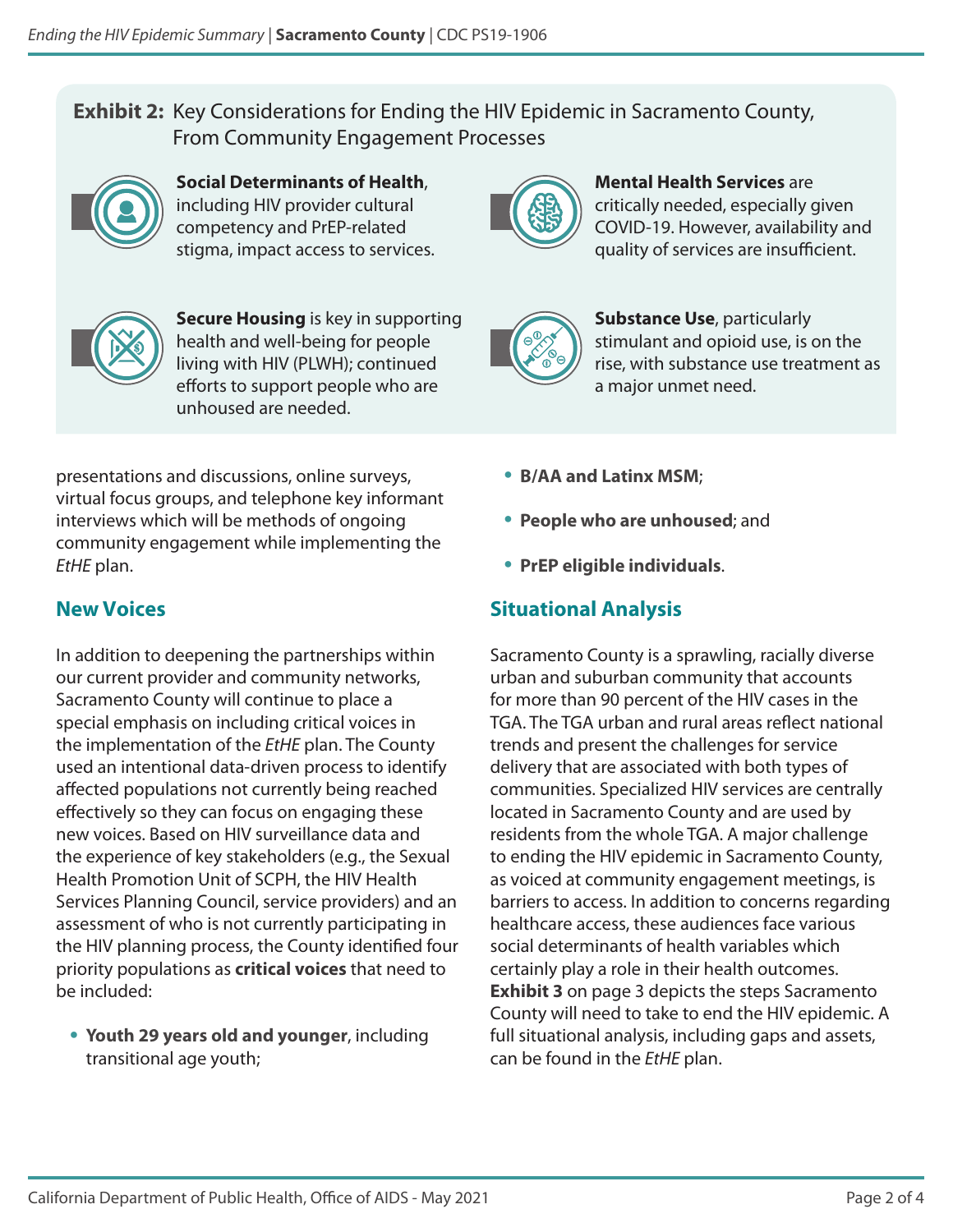| <b>Exhibit 3:</b> High-level Summary of What is Needed to End the HIV Epidemic in<br><b>Sacramento County</b> |                                                                                                                                                    |
|---------------------------------------------------------------------------------------------------------------|----------------------------------------------------------------------------------------------------------------------------------------------------|
|                                                                                                               | Grow capacity to offer continuum of care HIV services outside of traditional<br>clinical settings and offer with other wellness services.          |
|                                                                                                               | Increase the number of PrEP users, particularly among those groups most<br>at risk for HIV infection; B/AA and Hispanic/Latinx MSM, TAY, unhoused. |
| 6                                                                                                             | Grow capacity to serve people of color (POC) communities<br>that comprised 73% of new infections in 2018.                                          |
| 5                                                                                                             | Deploy HIV/STI testing and care services to hardly<br>reached populations and make routine opt-out testing<br>(ROOT) universal.                    |
|                                                                                                               | Make rapid ART widely available; where now it<br>is only available at selected care sites.                                                         |
| $\mathbf{3}$                                                                                                  | Increase community viral suppression<br>rates among PLWH in care at non-Ryan<br>White funded clinics.                                              |
|                                                                                                               | Increase the number of individuals<br>engaged in care from 79% to 95%.                                                                             |
|                                                                                                               | Test the last 16% of individuals that<br>are HIV positive and are still unaware<br>of their status and link them to care.                          |

#### **Sacramento's Plan to End the HIV Epidemic**

Sacramento County has identified nine new innovative efforts, summarized in **Exhibit 4** on page 4, that will help propel us toward ending the HIV epidemic. These efforts will require close partnership with several existing and new partners in order to be successful. New activities are described in full detail in the *EtHE* plan and address all four EtHE pillars. EtHE activities will focus on the regions and populations experiencing high and disproportionate HIV burden, including people under the age of 30, people of color, and MSM.

In addition to the listed activities, Sacramento County will work with key partners, including organizations serving MSM of color, the transgender community, youth, PWID, and those with technical expertise to develop and implement the proposed interventions.

Additionally, Sacramento County will make special efforts to build a workforce that mirrors the priority populations demographically, linguistically, and in lived experience in order to increase our capacity to reach these priority population.

All interventions are funded through CDC 20-2010 unless otherwise specified.